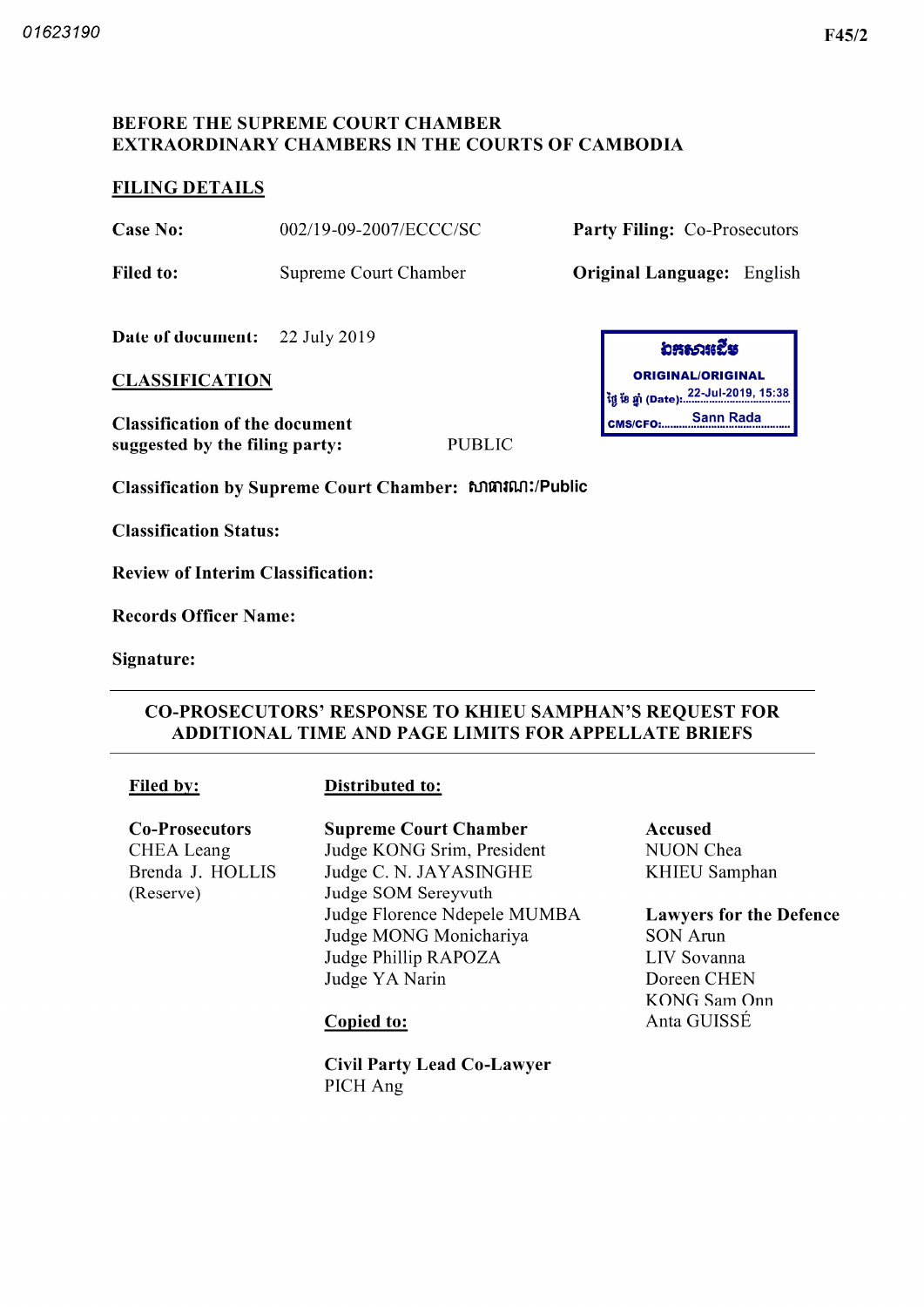F45/2

#### **I. INTRODUCTION**

The Co Prosecutors oppose the excessive extensions of time and page limits requested by  $1.$ Khieu Samphan for his appeal brief.<sup>1</sup> The proposed extensions are unprecedented, unwarranted in the circumstances, and not in the interests of justice. At the same time, the Co Prosecutors recognise that extensions of the time and page limits are justified for the appellate briefs in this case, however such extensions must be reasonable.

### II. PROCEDURAL HISTORY

- On 28 March 2019, the Trial Chamber provided its full reasoned judgment.<sup>2</sup> On 3 April  $2.$ 2019, Khieu Samphan requested a total of 240 days and 100 pages in French to file his notice of appeal.<sup>3</sup> On the same day, Nuon Chea requested a total of 180 days and 100 pages in English to file his notice of appeal
- On 26 April 2019, the Supreme Court Chamber granted the Parties an extension of two  $3<sub>1</sub>$ months and increased the page limits from 30 to 60 pages for the notice of appeal.<sup>5</sup> On 3 May 2019, Khieu Samphan sought review of the Supreme Court Chamber's decision,<sup>6</sup> claiming that he would be unable to fully identify the errors in the Trial Judgment in the extended time and pages provided by the Supreme Court Chamber.<sup>7</sup> The Supreme Court Chamber dismissed Khieu Samphan's request on 7 June 2019, noting that it was "largely repetitive" of his original request and reply to the Co-Prosecutors' response.<sup>8</sup>

 $\overline{1}$ F45 Demande de la Défense de KHIEU Samphân aux fins d'extension du délai et du nombre de pages de son mémoire d'appel. 10 July 2019 ("Khieu Samphan Request").

 $\overline{\mathcal{L}}$ E465 Case  $002/02$  Trial Judgement, 28 March 2019.

 $\overline{\mathbf{3}}$ F39/1.1 Demande de la Défense de KHIEU Samphân aux fins d'extension du délai et du nombre de pages de sa déclaration d'appel, 3 April 2019, para. 42 ("Khieu Samphan Notice of Appeal Requests")

 $\overline{4}$ F40/1.1 Nuon Chea's Urgent First Request for an Extension of Time and Page Limits for Filing his Notice of Appeal Against the Trial Judgement in Case 002/02, 3 April 2019, para. 1.

 $\overline{5}$ F43 Decision on Nuon Chea and Khieu Samphan's Requests for Extensions of Time and Page Limits on Notices of Appeal, 26 April 2019, para. 11 ("Notice Decision")

 $\ddot{\phantom{0}}$ F44 Demande de KHIEU Samphân de réexamen de la décision sur l'extension du délai et du nombre de pages des déclarations d'appel. 3 May 2019.

 $\overline{7}$ *Ibid*, para. 10.

 $\overline{8}$ F44/1 Decision on Khieu Samphan's Application for Review of Decision on Requests for Extensions of Time and Page Limits on Notices of Appeal, 7 June 2019 ("Decision on Khieu Samphan Review Request").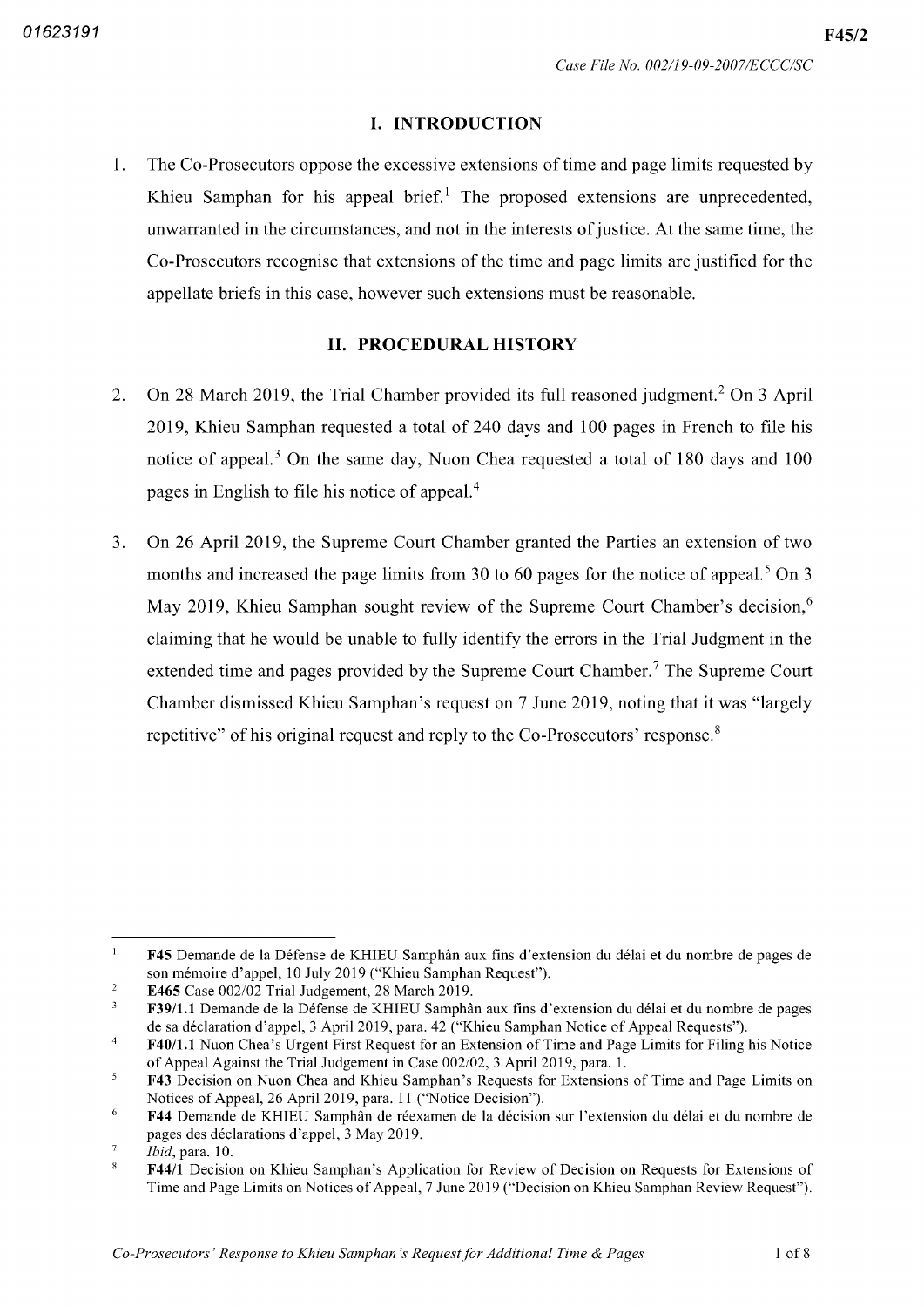- On 1 July 2019, Khieu Samphan filed his notice of appeal<sup>9</sup> containing what he has since  $4.$ clarified to be 1,824 grounds of appeal and 355 appealable decisions.<sup>10</sup> The same day Nuon Chea filed his notice of appeal alleging 351 grounds of appeal.<sup>11</sup>
- $5<sub>1</sub>$ On 10 July 2019, Khieu Samphan requested a total of 10.5 months and 950 pages for his appeal brief. $^{12}$  Khieu Samphan further requested 40 days to respond to the Co-Prosecutors' appeal brief, to commence after the filing of his appeal brief, or in the alternative, requested the Supreme Court Chamber to schedule a public hearing on the issues.<sup>13</sup>

## **III. RESPONSE**

# $(i)$  Khieu Samphan fails to justify his excessive request for additional time and pages for his appeal brief

- 6. The Co Prosecutors acknowledge that an extension to the page and time limits to file appeal briefs is warranted in this case. However, the size and complexity of the Case 002/02 Trial Judgment does not justify extensions of the extraordinary length requested by Khieu Samphan
- $7.$ By no calculus is Khieu Samphan's request reasonable Contrary to Khieu Samphan's position,<sup>14</sup> the total number of pages is too simplistic a means of calculating the necessary time and page limits required. Determining appropriate deadlines and lengths of submissions should not be a mechanical process and Khieu Samphan fails to demonstrate how a judgment which is three times longer necessarily requires an appeal that is three times as long. As a basic calculation, it fails to take account, for example, of the substantial factual overlap between cases 002/01 and 002/02. Similarly, Khieu Samphan's reliance on the comparatively larger number of footnotes in the Case 002/02 Judgment disregards the extensive cross-citing to other parts of the Judgment.<sup>15</sup>
- Khieu Samphan also fails to show that his current level of resources warrants the  $8.$ extensions requested. As in his request for extra time and pages to file his notice of appeal, Khieu Samphan repeats his claim of being short of resources in comparison to the trial

 $\overline{9}$ E465/4/1 Déclaration d'appel de Khieu Samphan  $(002/02)$ , 1 July 2019.

F45 Khieu Samphan Request, para. 9. 10

 $11\,$ E465/3/1 Nuon Chea's Notice of Appeal against the Trial Judgment in Case  $002/02$ , 1 July 2019.

 $12$ **F45** Khieu Samphan Request, para. 19.

 $13$ **F45** Khieu Samphan Request, paras 38, 40.

F45 Khieu Samphan Request, para. 16. 14

 $15$ **F45** Khieu Samphan Request, para. 16.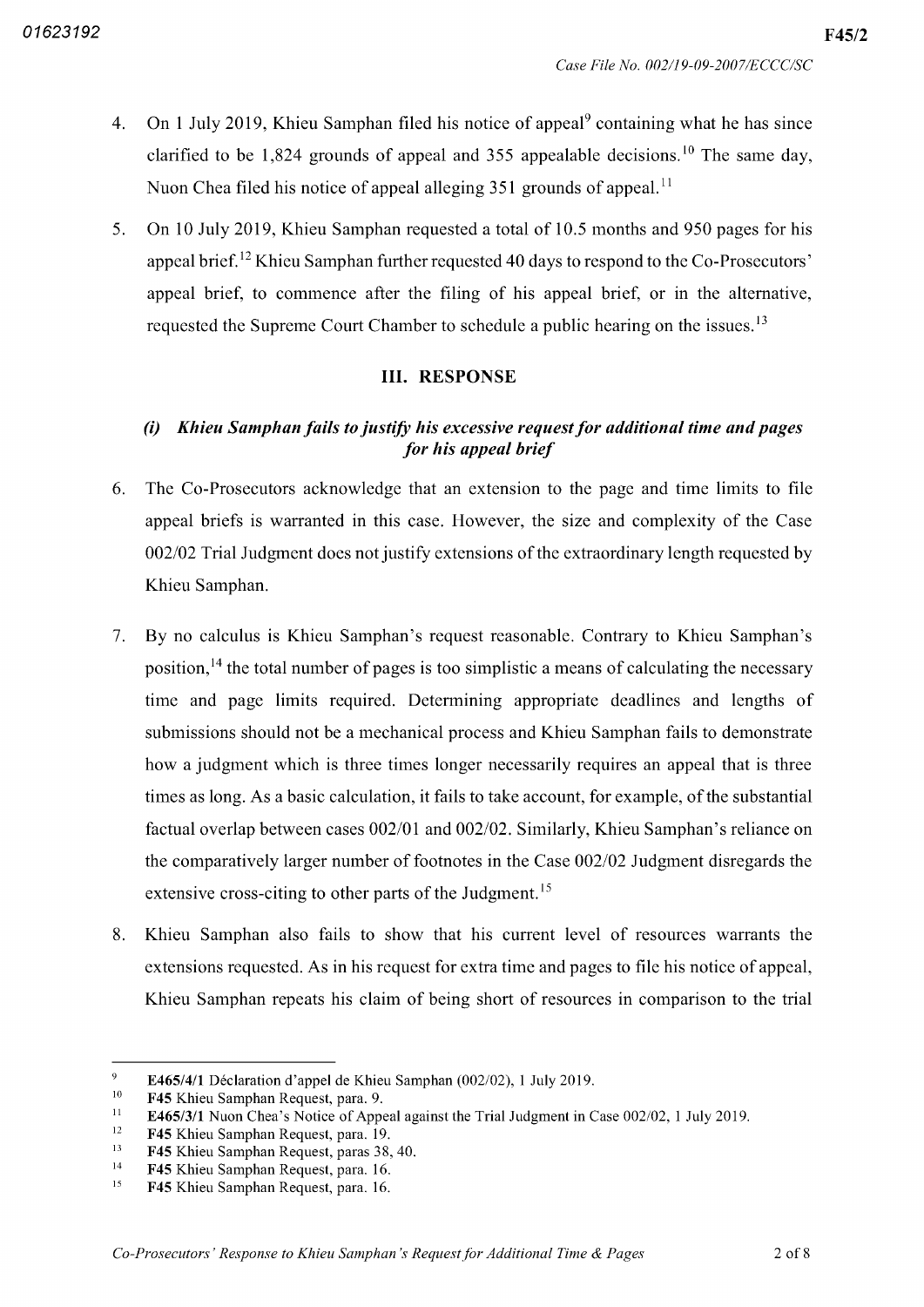phase.<sup>16</sup> However, an appeal is not supposed to be the same as the trial stage. As the Supreme Court Chamber has stated, "the Trial Chamber is 'the central body tasked with making factual findings' and the Supreme Court Chamber's role is to verify that the burden of establishing the elements of charges beyond reasonable doubt is fulfilled, without engaging in a *de novo* evaluation of the evidence".<sup>17</sup>

# $(ii)$  Khieu Samphan's inadequate notice of appeal is not a justification for additional time and pages for his appeal brief

- 9. Khieu Samphan fails to demonstrate how his choice to file an inadequate notice of appeal can justify the voluminous time and page extensions he now requests Khieu Samphan claims that he did not have sufficient time to verify the legal and factual support underlying the Trial Chamber's findings and asserts that the time and pages request for his appeal brief is, in part, to carry out work he was unable to complete for his notice of appeal.<sup>18</sup> This is not a legitimate basis for his request. In any criminal case, the parties are given a finite length of time to fulfil their obligations. It is up to each party to then organise its resources within that time to get the work done 19 Permitting Khieu Samphan extra time during the appeal brief process to complete work he failed to accomplish during the notice of appeal stage would defeat the purpose of setting deadlines in the first place
- 10. Further, it is illogical that Khieu Samphan would need such a substantial page extension if, in fact, his plan is to make his notice of appeal more comprehensible.<sup>20</sup> Even a cursory review of Khieu Samphan's notice of appeal shows numerous grounds that are very similar or the same in substance, $2<sup>1</sup>$  something which might have been expected to have been

i6 F45 Khieu Samphan Request, para. 17. See also, F39/1.1 Khieu Samphan Notice of Appeal Requests, paras 28-34.

F36 Case 002/01 Appeal Judgment, 24 November 2016, para. 29 ("Case 002/01 Appeal Judgment") 17

F45 Khieu Samphan Request, para. 18. 18

See, e.g.,  $F6/2$  Decision on Request of the Co-Lawyers for Kaing Guek Eav *alias* Duch to Extend the Time Limit for Filing of an Appeal Brief Against the Judgement of the Trial Chamber of 26 July 2010 <sup>18</sup> October 2010, para. 9: "Regarding the resources available to the Accused, the Supreme Court Chamber emphasizes that, in exercising his right to choose legal representation, the Accused must bear in mind the need to respect procedural time limits in order not to unduly protract proceedings 19

See, e.g., Prosecutor v Milorad Krnojelac, IT-97-25-A, Decision on Prosecution's Request for Authorisation to Exceed Prescribed Page Limits, 26 July 2002, p. 2: "CONSIDERING that the quality and effectiveness of appeal briefs does not depend on their length but on the clarity and cogency of the presented arguments and that, therefore, excessively long briefs do not necessarily serve the cause of an efficient administration of justice". 20

For example, redundant grounds in Khieu Samphan's notice of appeal include: Grounds 18.206 and 18.35 (both addressing purges inextricably linked to security centres and execution sites): Grounds 16.206 and 16.237 (both addressing the policy to identify, isolate, and crush the most dangerous enemies); Grounds 16.231, 12.110, 16.354, and 16.350 (all addressing political persecution at  $S-21$ ); Grounds 16.221, 12.108, and  $16.222$  (all addressing the crime of murder at S-21); Grounds  $16.349$  and  $18.255$  (both addressing the 21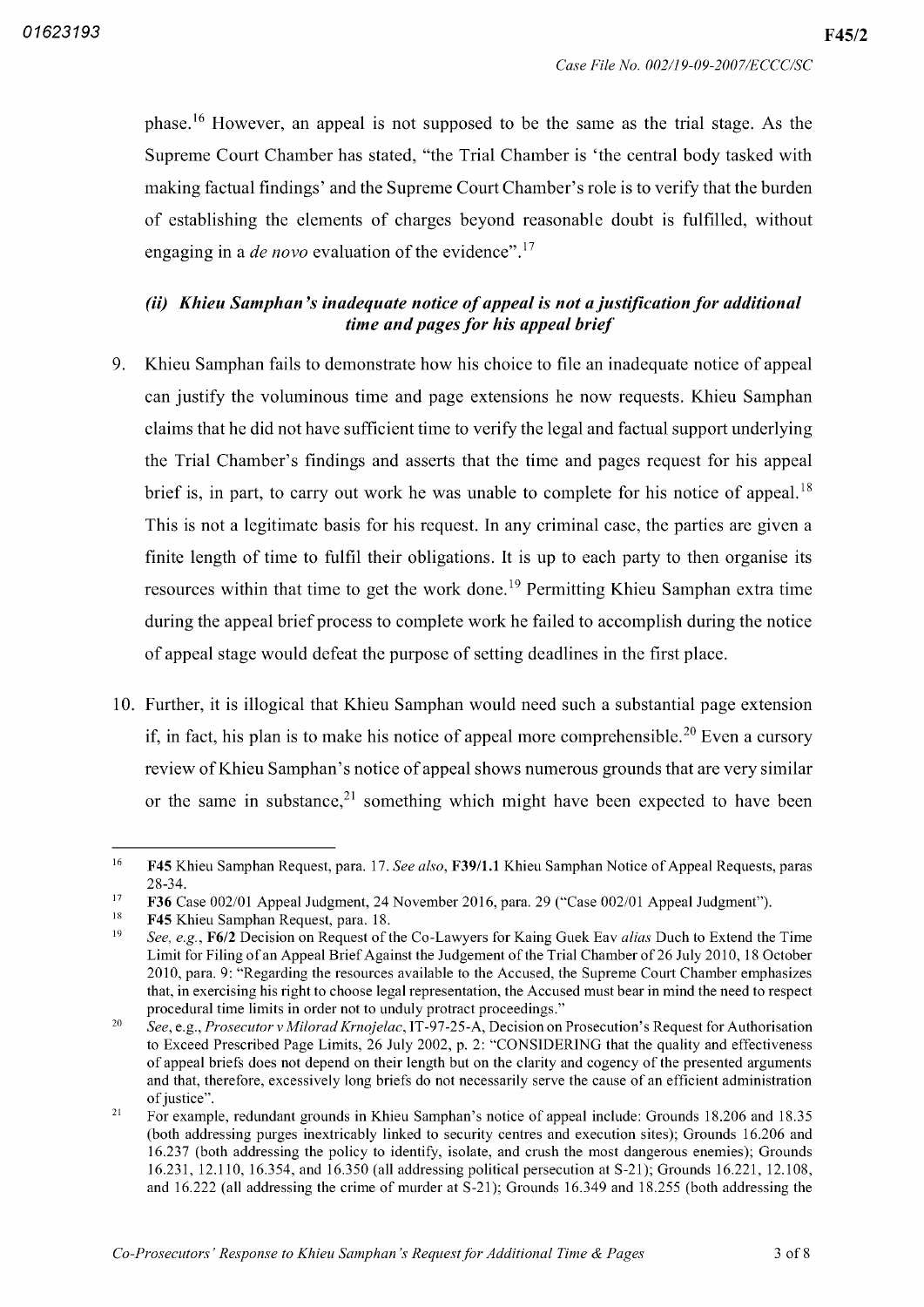noticed at the time of drafting. Given that the appeal brief should amalgamate such overlapping grounds, the number of pages required will necessarily be less. Additional time is usually granted to ensure that parties can prepare more focused submissions thereby reducing the number of pages required. Practically, a considerable time extension should be accompanied by a more moderate page extension.

11. Granting Khieu Samphan's request would be tantamount to encouraging parties to file a notice of appeal containing as many grounds as possible, no matter how poorly articulated or unsubstantiated, in order to enable the parties to justify subsequent requests for vast time and page extensions to draft appeal briefs

### (iii) Khieu Samphan disregards relevant considerations

- <sup>12</sup> Khieu Samphan wrongly suggests that the Supreme Court Chamber has signalled favouring speed of the proceedings over the rights of the defence.<sup>22</sup> The sole basis cited, and indeed emphasised, $2<sup>3</sup>$  is the decision on the request for time and page extensions for the Parties' notices of appeal. Therein, the Supreme Court Chamber merely noted that it is "COGNIZANT of the need to ensure expeditious proceedings in accordance with the ECCC's legislative framework and international standards". $24$
- <sup>13</sup> Khieu Samphan's request disregards the rights and interests of victims and Civil Parties particularly given their advanced ages and health concerns not to have the judicial process unduly delayed.<sup>25</sup> The need for expeditious conduct of proceedings is not, as Khieu

murder of former Khmer Rouge at S-21 and Kraing Ta Chan); Grounds  $16,300, 16,302, 16,303, 16,305$ , 16.307, 16.309, 16.310, 16.313, and 16.314 (all addressing grave breaches of the Geneva Conventions against Vietnamese at S-21); Grounds 4.34, 18.239, and 18.87 (all addressing Khieu Samphan's knowledge of the protected status of detainees at S-21); Grounds 18.348, 18.213, and 18.70 (all addressing Khieu Samphan's awareness of arrests, detentions, ill-treatment, and executions); Grounds 18.40, 18.41, 18.64, and 18.207 (all addressing Khieu Samphan's awareness of crimes against former Khmer Rouge leaders); Grounds 18.205 and 18.34 (both addressing Khieu Samphan's contribution to the purges); and Grounds  $12.27$ ,  $12.28$ , and  $5.37$  (all addressing the link between CPK leaders and S-21).

F45 Khieu Samphan Request, para. 23. 22

F45 Khieu Samphan Request, fn. 27. 23

F44/1 Decision on Khieu Samphan Review Request, p. 3. 24

See, e.g., Prosecutor v Thomas Lubanga, ICC-01/04-01/06, Decision Setting the Size of the Reparations Awards for which Thomas Lubanga Dyilo is Liable, 15 December 2017, para. 234: "Although the individual identification of a greater number of victims to set the size of the reparations award would have been desirable, the necessary consultations would have unduly prolonged the proceedings, prejudicing not only Mr Lubanga's right to notice within a reasonable time  $[\dots]$  but also the right of the victims to receive prompt reparations. In that connection, the Chamber recalls that it must strike a fair balance between the rights and interests of the victims and those of the convicted person"; International Criminal Court Rules of Evidence and Procedure, Rule  $101(1)$ : "In making any order setting time limits regarding the conduct of any proceedings the Court shall have regard to the need to facilitate fair and expeditious proceedings bearing in mind in particular the rights of the defence and the victims." 25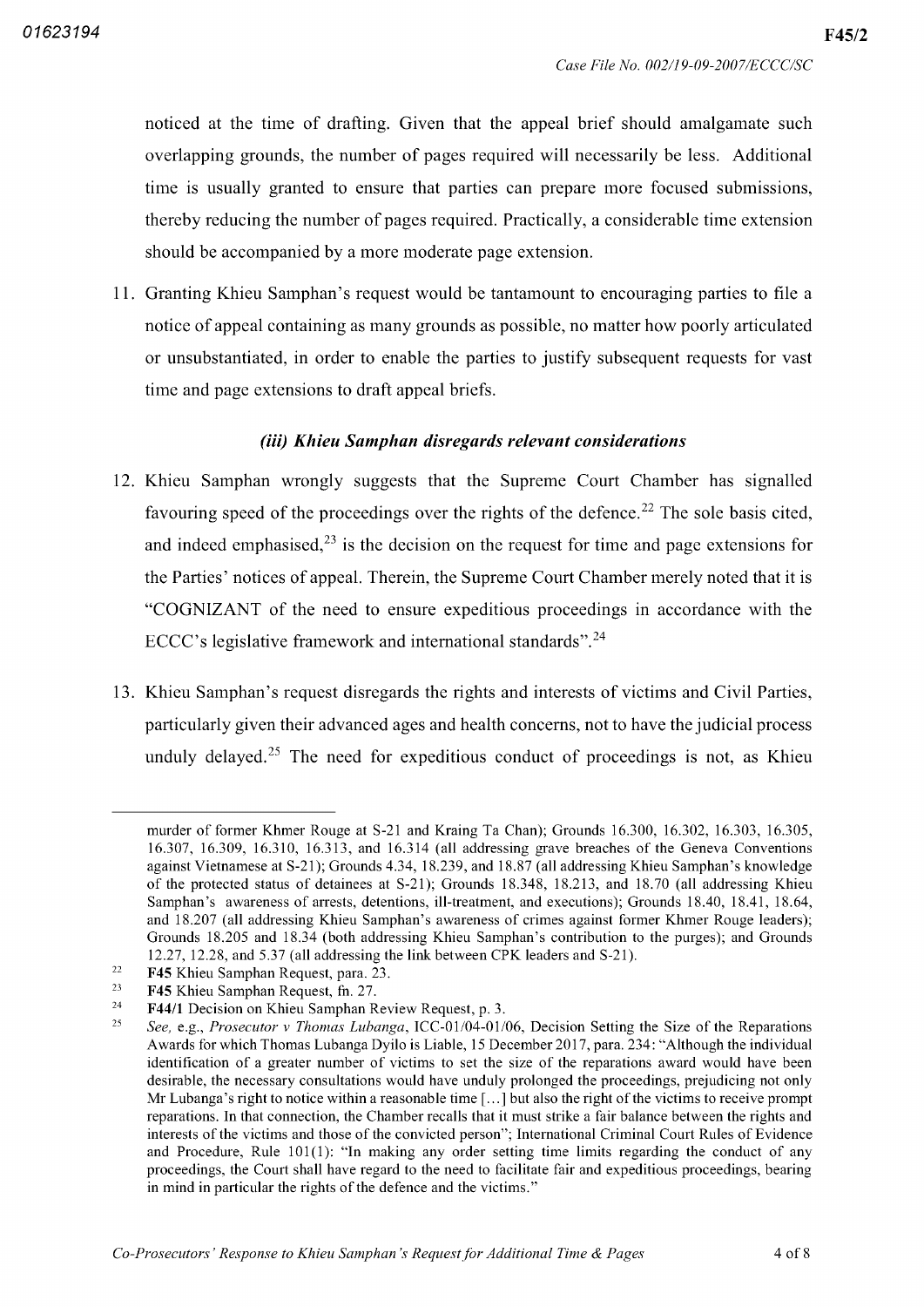Samphan appears to conceive, a way of undermining defence rights.<sup>26</sup> It is a legitimate consideration for the Supreme Court Chamber which is mandated by the Internal Rules and the Establishment  $Law.^{27}$ 

14. Indeed, the Supreme Court Chamber in Case 002/1 pointed out that the preclusion of pronouncing a conviction and sentence on appeal and prohibition on remanding a case for re-trial "signifies focus on expeditiousness of proceedings",<sup>28</sup> and that the *limited* appeal process at the ECCC is, in fact, "disposed to protect the interest of the defence."<sup>29</sup>

# $(iv)$  Khieu Samphan's request is excessive and unreasonable compared to extensions granted in similar sized cases at the international level

- 15. The Supreme Court Chamber has noted that the Case 002/02 Trial Judgment "is comparable in length to the trial judgments of some of the most complex criminal proceedings litigated before other international (ized) tribunals".<sup>30</sup> Indeed, some of the judgments referred to by the Supreme Court Chamber were longer than the Case 002/02 Trial Judgment, namely those judgments issued against Radovan Karadžić (2,590 pages), Charles Taylor  $(2,532)$ , and Ratko Mladić  $(2,478)$ . Notably, these were also single accused trials, meaning that all pages of these trial judgments were directly relevant to the convicted person on appeal, unlike the present situation.
- <sup>16</sup> As set out in the table below comparing the time and page limit extensions allowed in these cases to Khieu Samphan's request for 10.5 months (approximately 315 days) and 950 pages to fde his appeal brief demonstrates that the requested extensions greatly exceed the norm in international criminal law. Khieu Samphan's request is  $2.5$  to  $4.5$  times the amount of time granted and approximately 4 times the number of pages granted in similarly sized international trials

Ibid 29

<sup>26</sup> F45 Khieu Samphan Request, para. 25.

See, Extraordinary Chambers in the Courts of Cambodia, Internal Rules (rev. 16 January 2015), rule 21(4): "Proceedings before the ECCC shall be brought to a conclusion within a reasonable time" ("Internal Rules"). See also, rule 79(7): "In order to facilitate the fair and expeditious conduct of the proceedings, the Chamber may confer with the parties or their representatives, as applicable, by holding a trial management meeting [...]"; Law on the Establishment of Extraordinary Chambers in the Courts of Cambodia for the Prosecution of Crimes Committed during the period of Democratic Kampuchea, NS/RKM/1004/006, 27 October 2004, art. 33new: "The Extraordinary Chambers of the trial court shall ensure that trials are fair and expeditious and are conducted in accordance with existing procedures in force with full respect for the rights of the accused and for the protection of victims and witnesses" 27

F36 Case 002/01 Appeal Judgment, para. 94. 28

F43 Notice Decision, para. 8. 30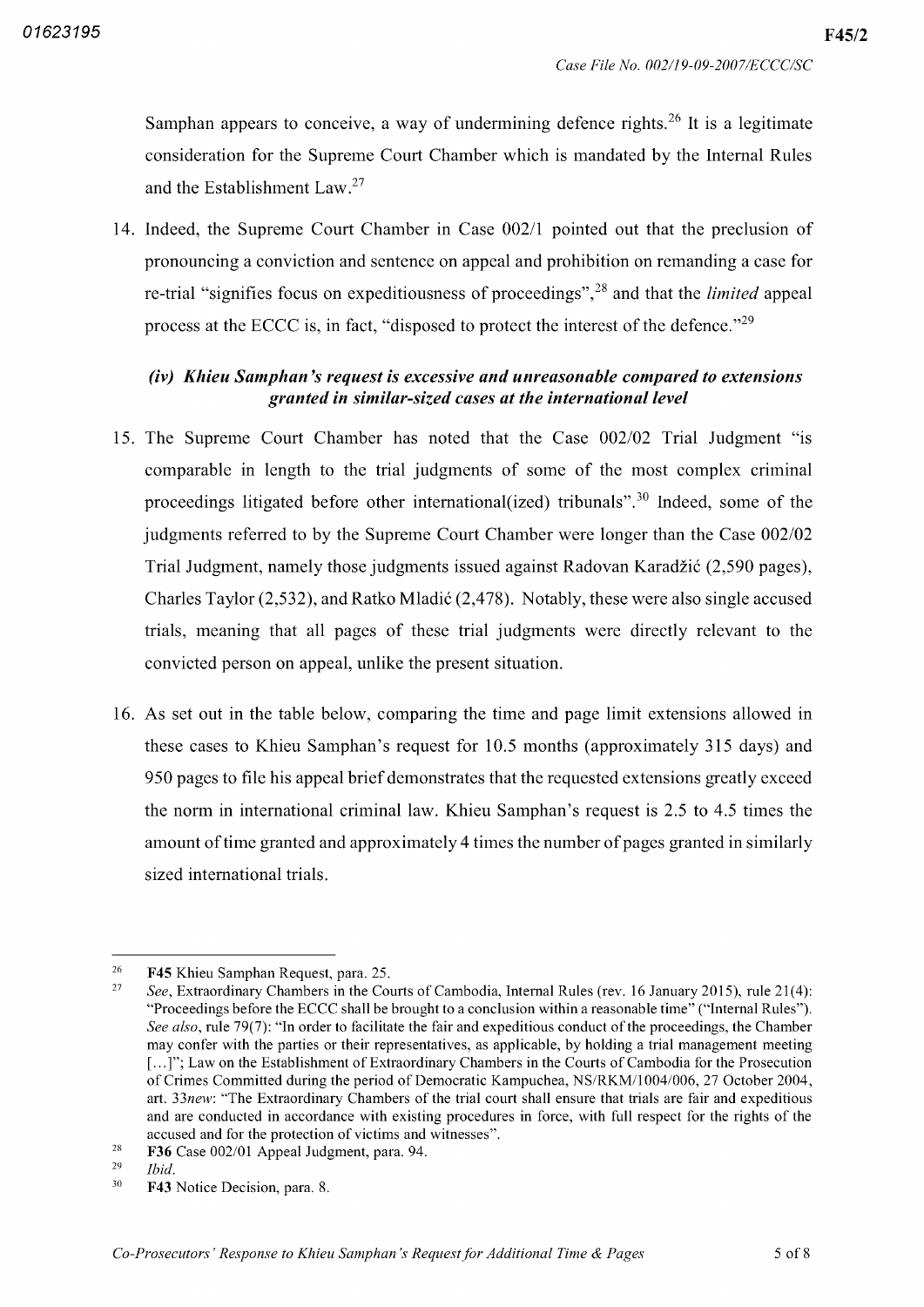F45/2

|                                |                               | <b>Mladić</b>                                           | Karadžić                                           | <b>Taylor</b>                                                                                             |
|--------------------------------|-------------------------------|---------------------------------------------------------|----------------------------------------------------|-----------------------------------------------------------------------------------------------------------|
| <b>Appeal</b><br><b>Briefs</b> | Applicable<br>Rules on Time   | 75 days<br>(from notice of appeal) $31$                 |                                                    | 21 days<br>(from notice of appeal) $32$                                                                   |
|                                | Time granted                  | $135 \text{ days}^{33}$                                 | $135 \text{ days}^{34}$                            | 74 days $35$                                                                                              |
|                                | Applicable<br>Rules on Length | $30,000$ words <sup>36</sup>                            |                                                    | 100 pages or 30,000 words <sup>37</sup>                                                                   |
|                                | Words/Pages<br>granted        | $75,000$ words <sup>38</sup><br>$(250$ pages<br>approx) | 75,000 words <sup>39</sup><br>$(250$ pages approx) | 400 pages or 120,000 words<br>$-$ for the <b>total of both</b><br>appeal and response brief <sup>40</sup> |

# Co-Prosecutors' submission on deadline and page extensions for appellate briefs

17. The Co-Prosecutors submit that a period of five months and 300 pages for each Defence team to file an appeal brief, in one language, is reasonable. This is based on a consideration of: (i) the larger size of Case  $002/02$  compared to Case  $002/01$  in terms of the type, scope, and number of crimes adjudicated; (ii) the period of 3 months and 210 pages allowed for the filing of Defence appeal briefs in Case 002/01 by virtue of extensions of 30 days and approximately 180 pages being granted; (iii) the practice of other international tribunals in similarly sized cases; (iv) the right to adequate time to prepare submissions; (v) the need for proceedings to be expeditious; and (vi) the interests of victims in seeing justice completed in a reasonable time.

<sup>31</sup> International Residual Mechanism for Criminal Tribunals, Rules of Procedure and Evidence (rev. 4 March 2019) rule 138.

<sup>32</sup> Special Court for Sierra Leone, Rule of Procedure and Evidence (rev. 31 May 2012) rule 111.

<sup>33</sup> Prosecutor v Mladić, MICT-13-56-A, Decision on Ratko Mladić's Motion for Extensions of Time and Word Limits, 22 May 2018 ("Mladić Extension Decision") p. 4.

<sup>34</sup> Prosecutor v Karadžić, MICT-13-55-A, Decision on A Joint Motion for Extension of Time to File Appeal and Response Briefs, 9 August 2016, p. 3.

<sup>35</sup> Prosecutor v Taylor, SCSL-03-01-A, Decision on Prosecution and Defence Motions for Extension of Time and Page Limits for Written Submissions Pursuant to Rules 111, 112 and 113, 7 August 2012 ("Taylor Extension Decision"), p. 13; Prosecutor v Taylor, SCSL-03-01-A, Decision On Defence Motion For Reconsideration Or Review Of "Decision On Prosecution And Defence Motions For Extension Of Time And Page Limits Pursuant To Rules 111, 112 And 113" and Final Order On Extension Of Time For Filing Submissions, 21 August 2012, p. 3.

<sup>36</sup> International Residual Mechanism for Criminal Tribunals Practice Direction on Lengths of Briefs and Motions (rev.  $6$  August 2013) para.  $6$ .

Special Court for Sierra Leone, Practice Direction on dealing with Documents in The Hague Sub-Office  $(amd. 25 April 2008)$  art.  $6(E)(i)$ . 37

<sup>38</sup> Mladić Extension Decision, p. 4.

<sup>39</sup> Prosecutor v Karadžić, MICT-13-55-A, Decision on a Motion for an Extension of a Word Limit, 8 September 2016, p. 3.

<sup>40</sup> Taylor Extension Decision, p. 13.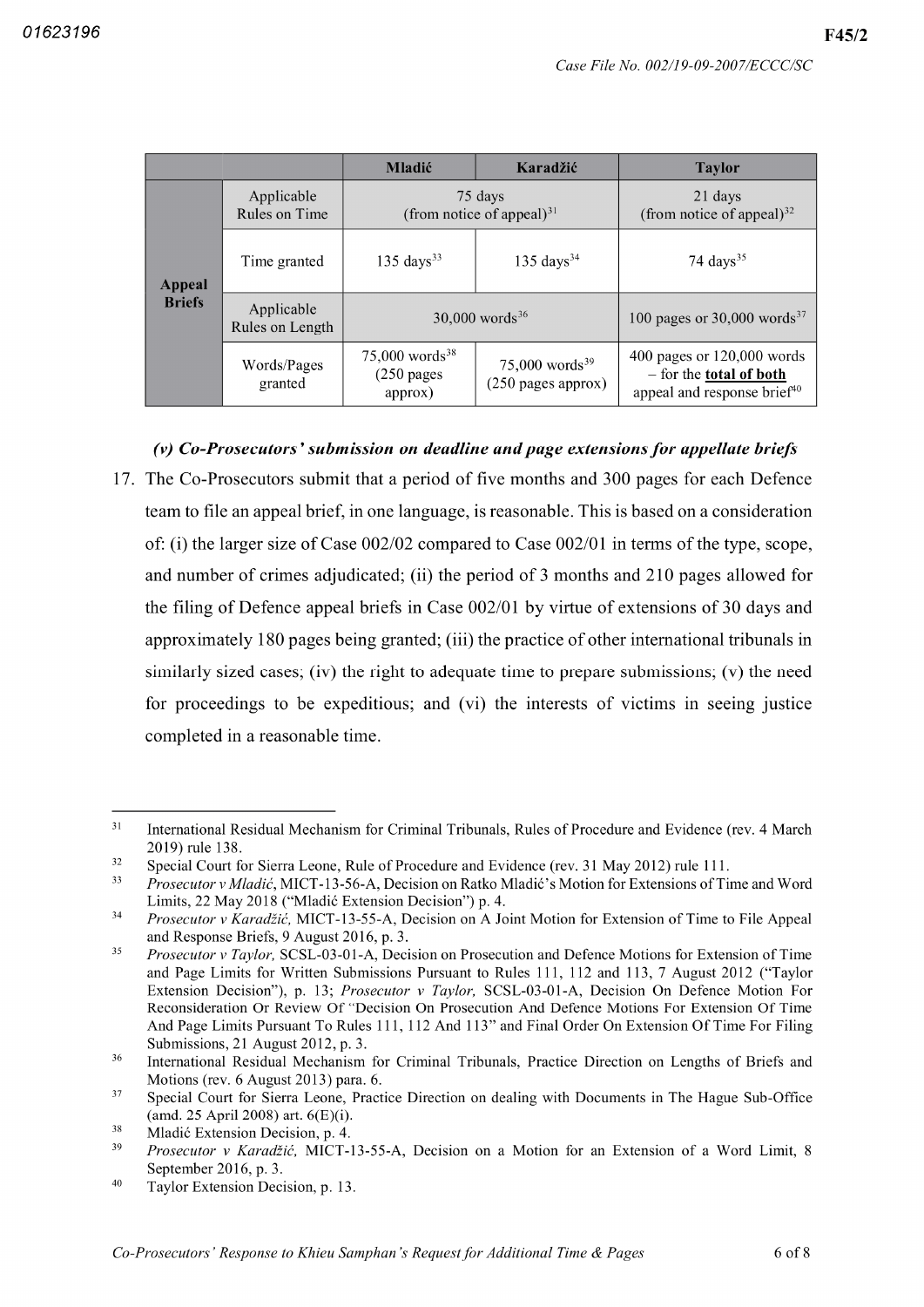18. The Co-Prosecutors do not oppose a reasonable extension for the Defence response to the Co-Prosecutors' appeal brief, bearing in mind that the Co-Prosecutors will file their brief within the time and page limits provided for in the Internal Rules. The Co-Prosecutors request that any extensions granted to the Defence for filing their appeal briefs be extended in a proportionate manner to the Co-Prosecutors for filing their response brief(s), to ensure equity between the Parties, as far as possible.

# (vi) The Parties should clearly structure their appeal briefs in accordance with the Internal Rules and ECCC jurisprudence

- <sup>19</sup> The Co Prosecutors note the lack of clarity in Khieu Samphan's notice of appeal and recall the Supreme Court Chamber's finding in Case 002 <sup>01</sup> that the Khieu Samphan Defence had "omit[ted] to correlate a conspicuous number of paragraphs in its appeal brief to corresponding grounds of appeal in its notice of appeal, and yet some of these arguments appear[ed] to be covered by some grounds of appeal".<sup>41</sup>
- 20. Consequently, the Co-Prosecutors request that the Parties be directed to (i) clearly identify the ground(s) or sub-ground(s) from their notice of appeal being argued in a particular ground of appeal in the appeal brief; (ii) argue each ground or sub-ground only once in the appeal brief; (iii) identify any grounds or sub-grounds from the notice of appeal which have not been included in the appeal brief;<sup>42</sup> and (iv) "demonstrate a lasting *gravamen*" and relation between any interlocutory decision appealed and one or more permissible grounds of the appeal from the Trial Judgment 43

## (vii) Khieu Samphan's alternative request for a public hearing

21. The Co-Prosecutors do not oppose a public hearing, should one be necessary. However, Khieu Samphan fails to justify his request for a public hearing in the present circumstances 44 His reasons for this request are to make the proceedings more "humane" and allow him to ensure that the "material constraints" he refers to are presented before the Supreme Court Chamber.<sup>45</sup> However, as Khieu Samphan has repeatedly raised the same issues,<sup>46</sup> the Supreme Court Chamber is fully aware of his concerns and is in

<sup>41</sup> F18/3 Decision on Co-Prosecutor' Requests Relating to Khieu Samphan's Appeal Brief, 16 January 2015, p. 4.

See Internal Rule 105(3). 42

F9 Decision on Motions for Extensions of Time and Page Limits for Appeal Briefs and Responses <sup>31</sup> October 2014, para. 16. 43

**F45** Khieu Samphan Request, para. 40. 44

**F45** Khieu Samphan Request, para. 40. 45

See, **F39/1.1** Khieu Samphan Notice of Appeal Requests, paras 28-34; **F41/1** Réplique et réponse de KHIEU Samphân à l'Accusation sur l'extension du délai et du nombre de pages des déclarations d'appel, 23 April 46